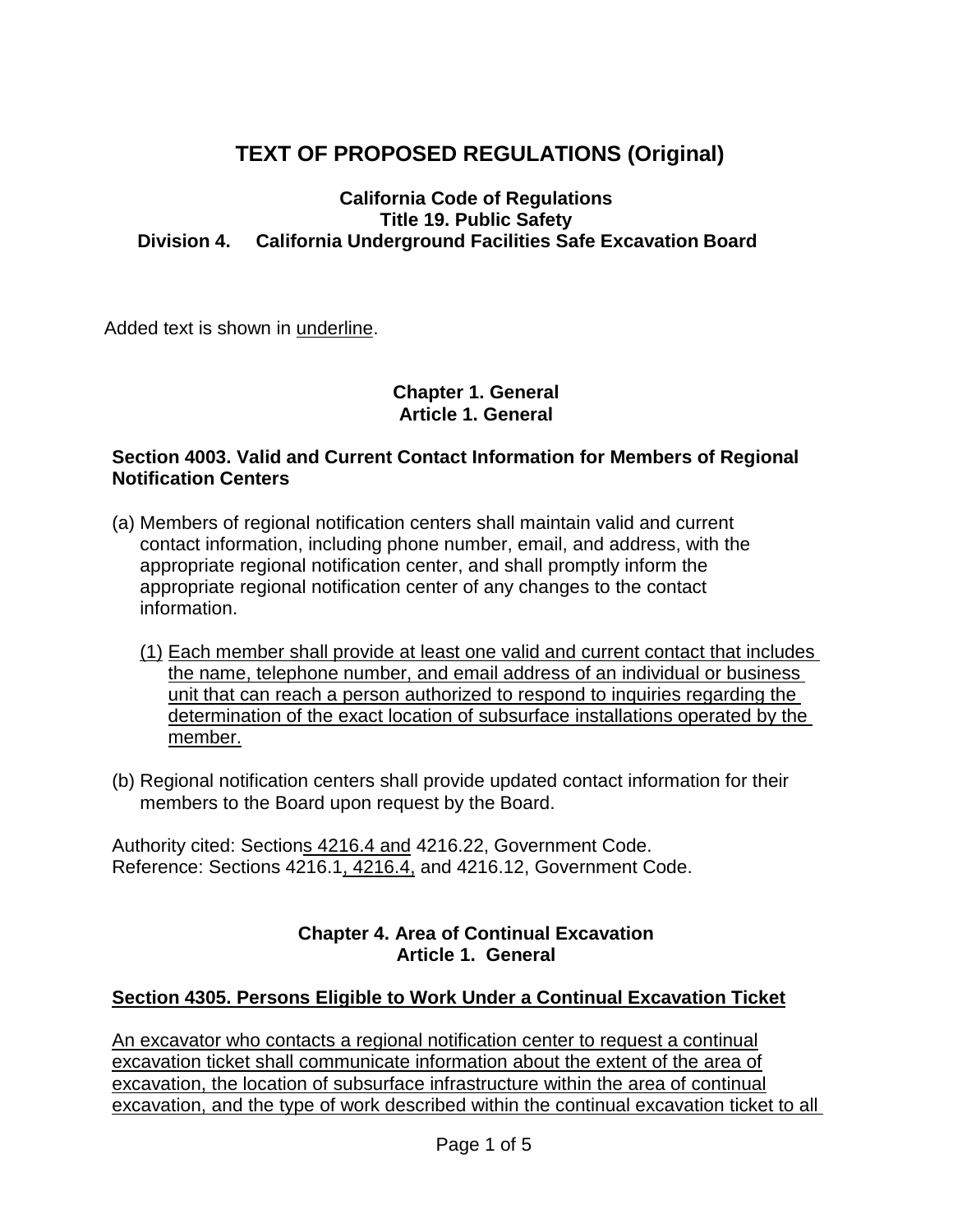workers, including any subcontractors, authorized by the excavator to perform work within the area of continual excavation.

Authority cited: Sections 4216.10, 4216.11 and 4216.22, Government Code. References: Sections 4216.10 and 4216.12, Government Code.

# **Section 4310. Continual Excavation Ticket Renewal Reminder Notifications**

- (a) In response to a request from an excavator for a continual excavation ticket, a regional notification center shall provide the excavator with a continual excavation ticket and information or tools to assist the excavator with renewing the ticket.
- (b) (1) If the excavator requesting a continual excavation ticket has provided electronic contact information to the regional notification center and the excavator has granted the regional notification center permission to use the electronic contact information to provide a reminder notification in advance of ticket expiration, the regional notification center shall use the excavator's electronic contact information to provide one or more notifications to the excavator as a reminder to alert the excavator of the need to renew the ticket.
	- (2) At least one reminder notification shall be sent no earlier than two months before ticket expiration and no later than ten days prior to ticket expiration. The reminder notification shall include the continual excavation ticket number and expiration date of the ticket. The reminder notification may include a hyperlink or other means by which the excavator may access a portal for electronic ticket renewal.
- (c) For the purposes of this section "electronic contact information" means an email address, a short message service (SMS) number, or another means of electronic communication offered by a regional notification center.

Authority cited: Sections 4216.10, 4216.11, and 4216.22, Government Code. Reference: Sections 4216.10 and 4216.12, Government Code.

# **Section 4345. Onsite Meeting and Plan Following Renewal of a Continual Excavation Ticket Near High Priority Subsurface Installations**

An excavator may continue excavation pursuant to an Area of Continual Excavation Agreement (Agricultural Operations) or an Area of Continual Excavation Agreement (Flood Control Facilities) for thirty days following the renewal of a continual excavation ticket to allow the excavator and the operator of the high priority subsurface installation to set up an onsite meeting at a mutually agreed upon time to renew or to develop and agree to a new area of continual excavation plan pursuant to Section 4351 or Section 4361.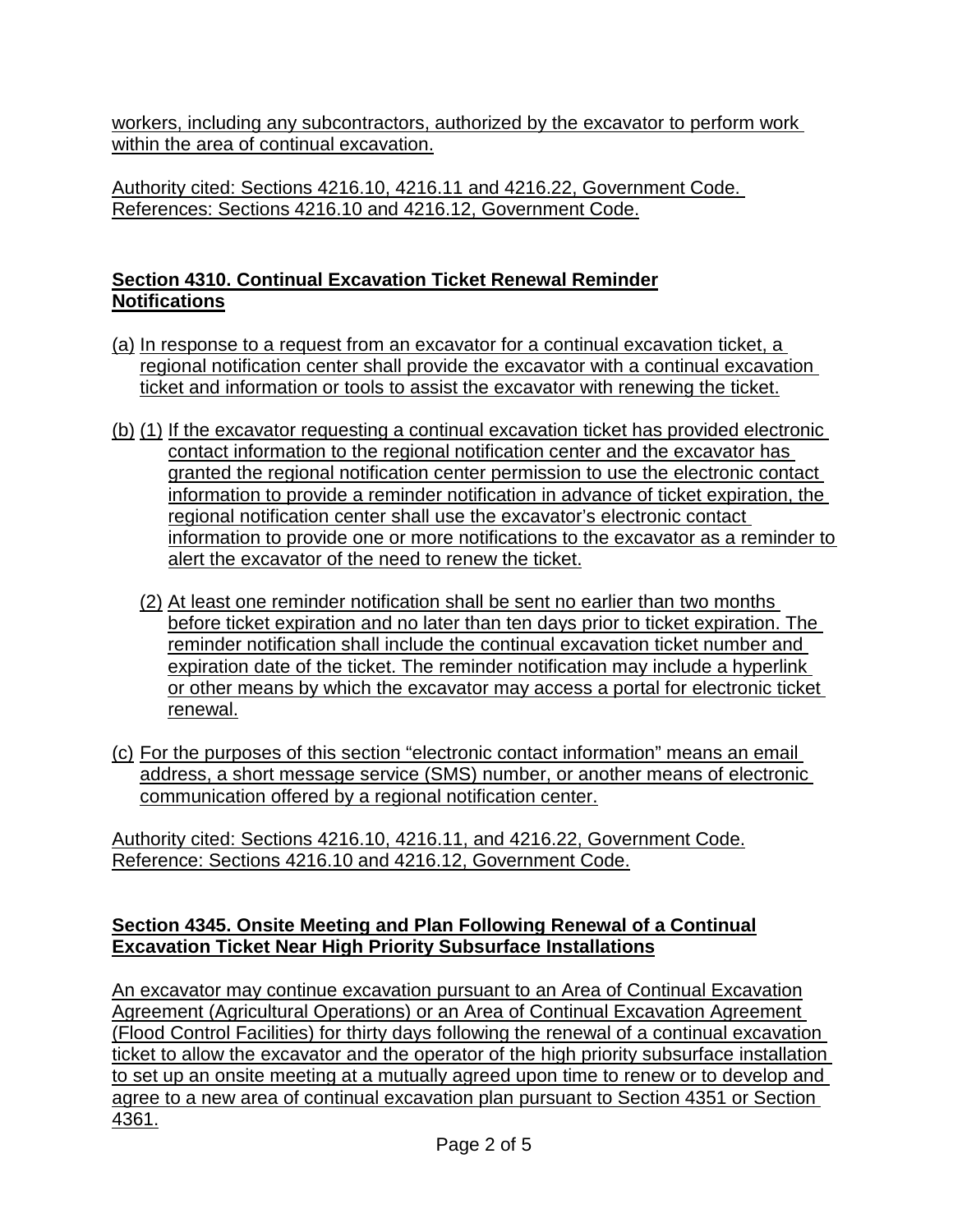Authority cited: Sections 4216.11 and 4216.22, Government Code. Reference: Sections 4216.10, 4216.11, and 4216.12, Government Code.

# **Chapter 5. Pre-Excavation Responsibilities Article 1. Responsibilities of Excavators**

### **Section 4401. Valid and Current Contact Information for Excavators Using the Regional Notification Centers**

- (a) When notifying a regional notification center of intent to excavate pursuant to Government Code section 4216.2, subdivision (b) or Government Code section 4216.10, subdivision (a), an excavator shall provide the contact information of a person knowledgeable in the proposed excavation activities so that an operator may contact the person regarding excavation activities that may occur around subsurface installations in the area of proposed excavation.
	- (1) The contact information shall include a name, telephone number, and an email address.
	- (2) The contact information shall be accurate during the period in which the ticket is valid. If either the person knowledgeable in the proposed excavation activities or the contact information for the person knowledgeable in the proposed excavation activities changes during the period in which the ticket is valid, the excavator shall provide updated contact information to the regional notification center.

Authority cited: Sections 4216.11 and 4216.22, Government Code. Reference: Sections 4216.2, 4216.3, 4216.11, and 4216.12, Government Code.

### **Section 4501. Use of Equipment Other Than Hand Tools to Determine the Exact Location of a Subsurface Installation**

- (a) An excavator may use equipment other than hand tools within the tolerance zone of a subsurface installation for the purpose of determining the exact location of the subsurface installation if all of the following conditions are satisfied:
	- (1) The operator has responded to the excavator with a locate and field mark as provided in Government Code section 4216.3, subdivision (a)(1)(A)(i).
	- (2) The equipment conforms to the requirements as specified in subdivision (b) and has not been modified to function outside those requirements.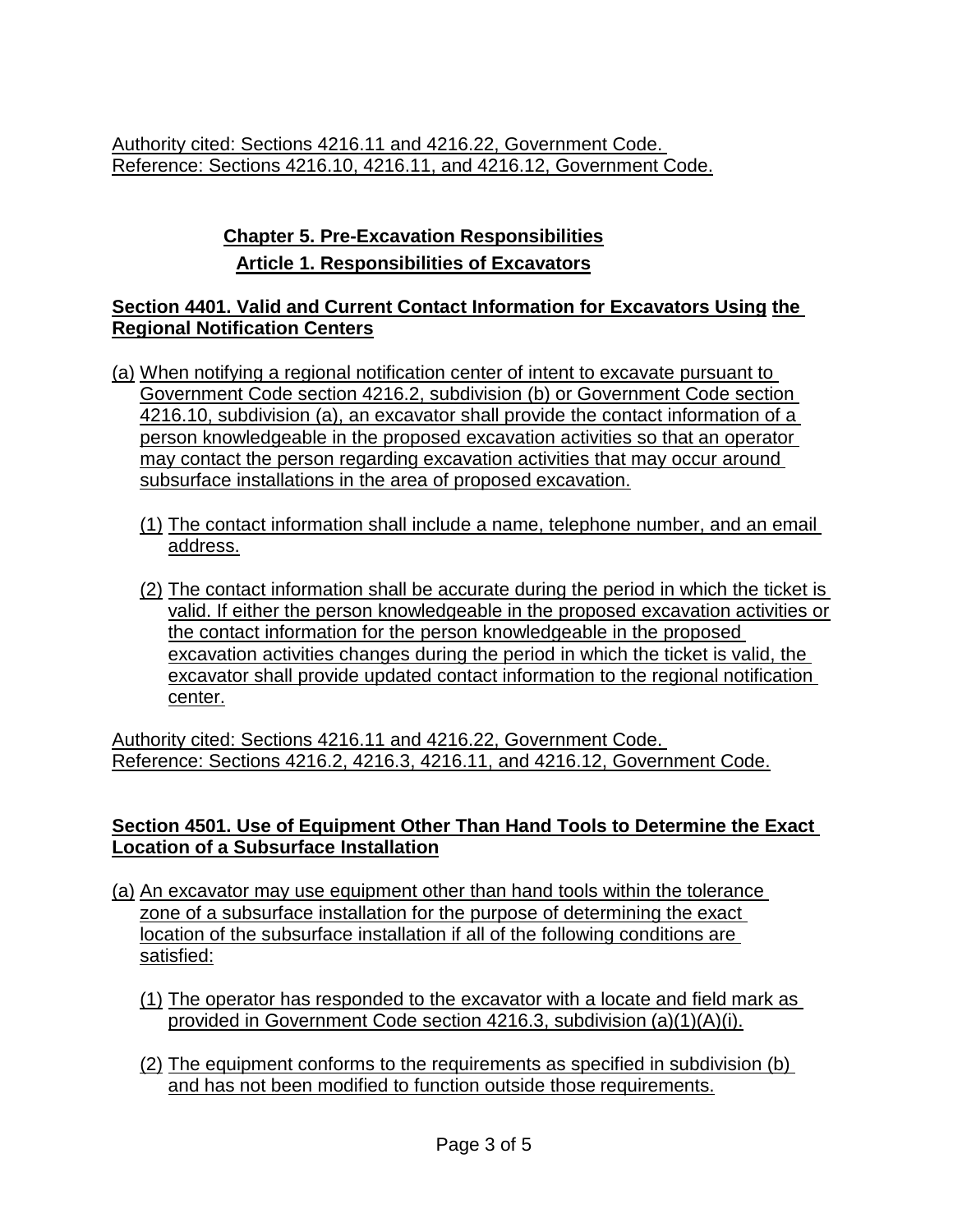- (3) The field mark does not indicate a subsurface installation type classified under the orange category of the "Guidelines for Operator Facility Field Delineation" in Appendix B of the most recent version of the Best Practices Guide of the Common Ground Alliance and in conformance with the uniform color code of the American Public Works Association.
- (4) The field mark as identified using abbreviations in the "Guidelines for Operator Facility Field Delineation" in Appendix B of the most recent version of the Best Practices Guide of the Common Ground Alliance does not indicate street lighting or traffic signal.
- (5) The excavator has classified the soil within the tolerance zone as Type A or Type B, as provided in Appendix A of Section 1541.1 of Title 8.
- (b) An excavator may use equipment other than hand tools within the tolerance zone of a subsurface installation for the purpose of determining the exact location of a subsurface installation consistent with the requirements of subdivision (a) if the equipment and the equipment's manner of use conform to the following requirements:
	- (1) Equipment configuration and specifications:
		- (A) The tool shall be a handheld percussive pneumatic, electric, or hydraulic hammer that drives a bit.
		- (B) The tool weight without accessory shall not exceed 40 lbs.
		- (C) The bit used shall be no less than 4 inches wide, have a rounded edge, and present no sharp surfaces.
	- (2) Manner of equipment use:
		- (A) The equipment must be used according to the manufacturer's instructions.
		- (B) The bit edge shall be placed parallel, not perpendicular, to the orientation of the subsurface installation as indicated by the field mark.
- (c) An excavator shall request consultation with the operator of the subsurface installation to determine how to safely proceed if the use of hand tools, or equipment other than hand tools as permitted in this section, is not a safe and effective means of determining the exact location of the subsurface installation. The operator of the subsurface installation shall respond to such a request within two working days not including the date the operator received the request and shall discuss with the excavator how the excavator can safely and effectively proceed. An excavator may use equipment other than as permitted in subdivisions (a) and (b), if the excavator and operator agree in writing upon the equipment to be used